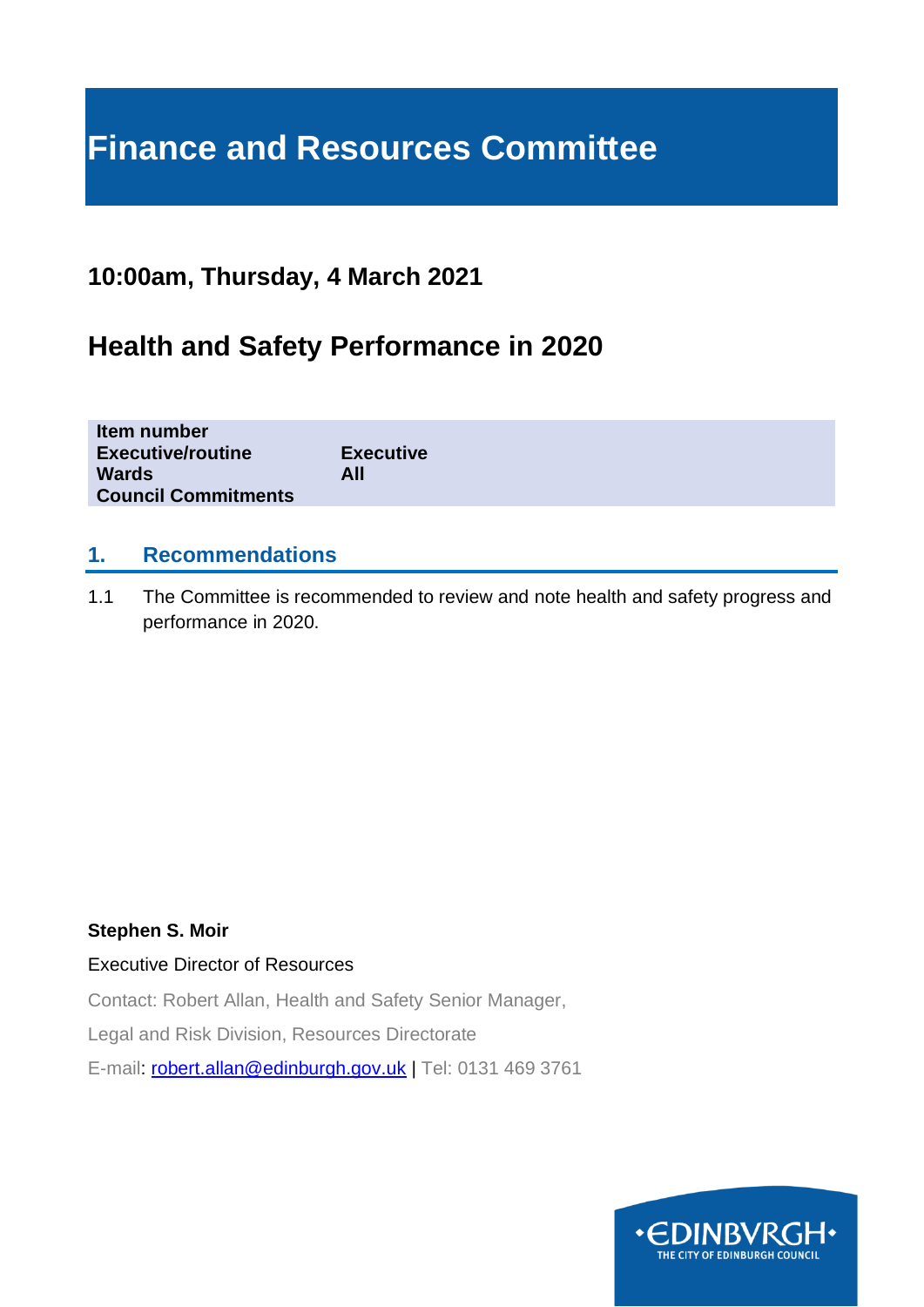**Report**

# **Health and Safety Performance in 2020**

# **2. Executive Summary**

- 2.1 The focus for 2020 was to consolidate and revitalise the Council's Corporate Health and Safety offering following the departure of the previous senior manager. The aim was to set new operational objectives to support directorate health and safety development - underpinning the successes in the reduction of adverse events in the previous two years. Policy development and recruiting for a permanent senior manager was originally the intended priority.
- 2.2 In early 2020, the emerging threat of Coronavirus became obvious and new Corporate Health and Safety approaches were deployed to respond to the unprecedented challenges to both the Council and the community.
- 2.3 In late March 2020 the Scottish Government, in tandem with the rest of the United Kingdom, ordered national movement restrictions of the population (lockdown) as a strategy to reduce Coronavirus transmission, except for essential services and activities. Whilst fully adhering to the order, the City of Edinburgh Council resilience arrangements were put in place, closing most community services except those deemed essential/critical.
- 2.4 The majority of the Corporate Health and Safety Team resource has been directed to supporting workplaces manage this new COVID 19 environment, as well as supporting the reduced 'business as usual' offering. Supplemented by, and in partnership with, Environmental Health Officers (City of Edinburgh Regulatory Services) a 'Safe Working Practices Helpline' was established, offering 24/7 COVID 19 support to all parts the organisation.
- 2.5 Directorates adapted their critical activities in a proportionate and safe manner safe systems of work, suitable and sufficient risk assessments and exceptional levels of managerial and employee diligence have been deployed.
- 2.6 The Council Health and Safety Policy and the Council Health and Safety Strategy and Plan 2018 – 20 were both replaced by the newly designed versions which were both approved in December 2020. The new versions capture the aims and focus of the previous versions whilst setting new, realistic, but wholly practical challenges to go forward. Supplementary Health and Safety Policies are in draft and incorporate recent internal audit findings and Scottish Government guidance (Grenfell Tower Fire, etc.).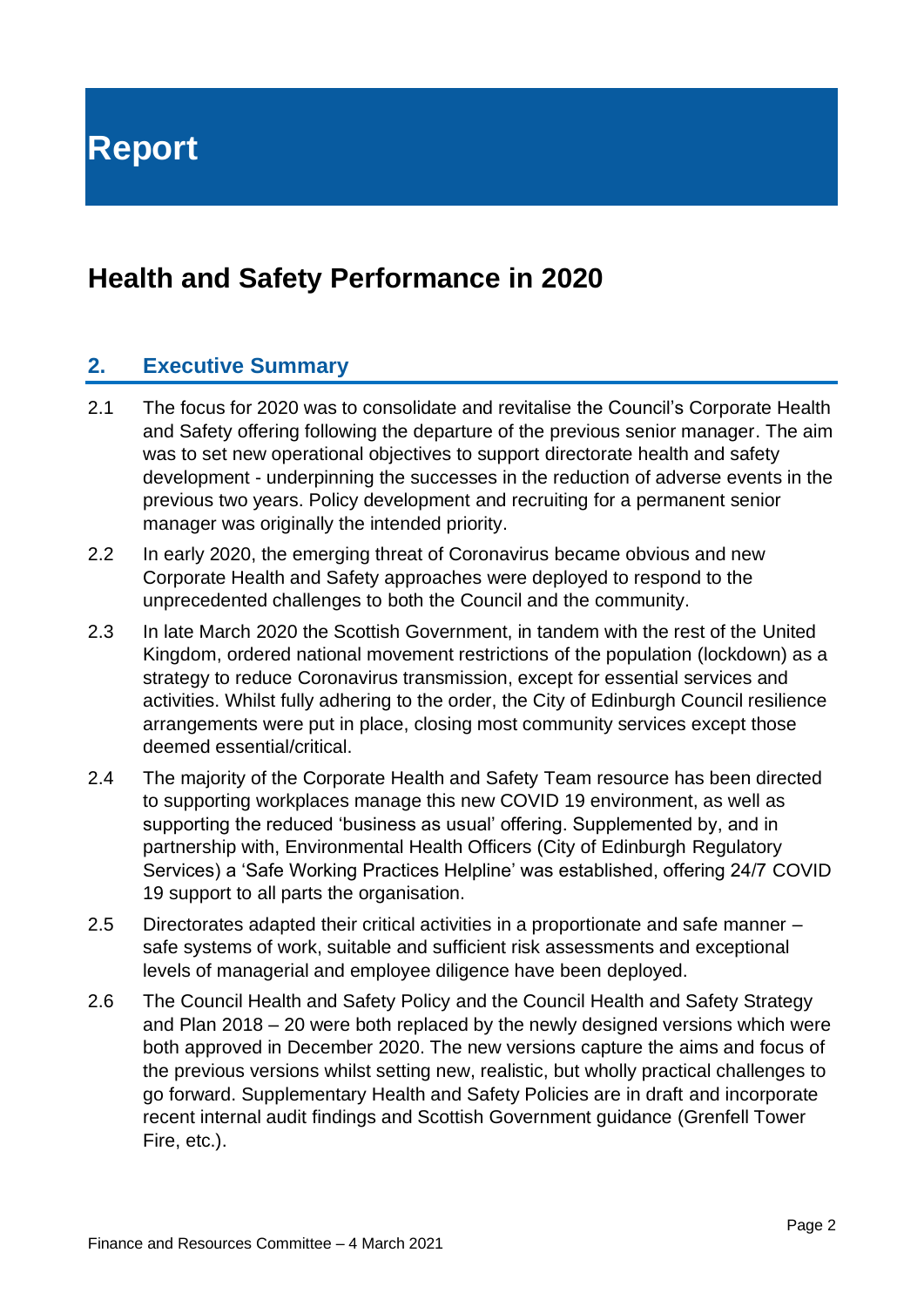2.7 Health and safety metrics for 2020 reflect the level of operational activity within the Council. Valid 'year by year' statistical comparisons of the metrics are not possible due to the unprecedented circumstances.

# **3. Background**

- 3.1 The Council has statutory duties under:
	- the Health and Safety at Work etc. Act 1974, and subordinate legislation,
	- the Fire Safety (Scotland) Regulations 2006
	- the Housing (Scotland) Acts, and,
	- the Health Protection (Coronavirus) (Restrictions) (Scotland) Regulations 2020 and associated Scottish Government and Health Protection Scotland guidance documents, [Link](https://www.legislation.gov.uk/ssi/2020/279/contents/made)

to ensure, as far as is reasonably practicable, the health, safety and welfare of its employees and others who could be affected by its undertaking.

3.2 The purpose of this report is to update on performance in relation to health and safety in 2020 during this unprecedented time.

# **4. Main report**

#### 4.1 **Coronavirus (SARS-Cov-2) – COVID 19**

On 30 January 2020, the Director-General of the World Health Organisation (WHO) declared the outbreak of COVID-19 to be a 'Public Health Emergency of International Concern; and issued a set of 'Temporary Recommendations'. This newly identified virus spread rapidly reaching the United Kingdom in January 2020 (possibly earlier).

- 4.2 In late March 2020 the Scottish Government, in tandem with the rest of the United Kingdom, ordered national movement restrictions of the population (lockdown) as a strategy to reduce Coronavirus transmission, except for essential services and activities. Whilst fully adhering to the order, the City of Edinburgh Council resilience arrangements were put in place, closing most community services except those deemed essential/critical to the community
- 4.3 Covid 19 spread rapidly throughout Scotland, the first wave peaking in April 2020. Over the Summer months in 2020 there appeared to be significant suppression of COVID 19, and lockdown measures were relaxed. A second, more pronounced wave, began in late August 2020 prompting additional mitigation measures until another national lockdown was put in place.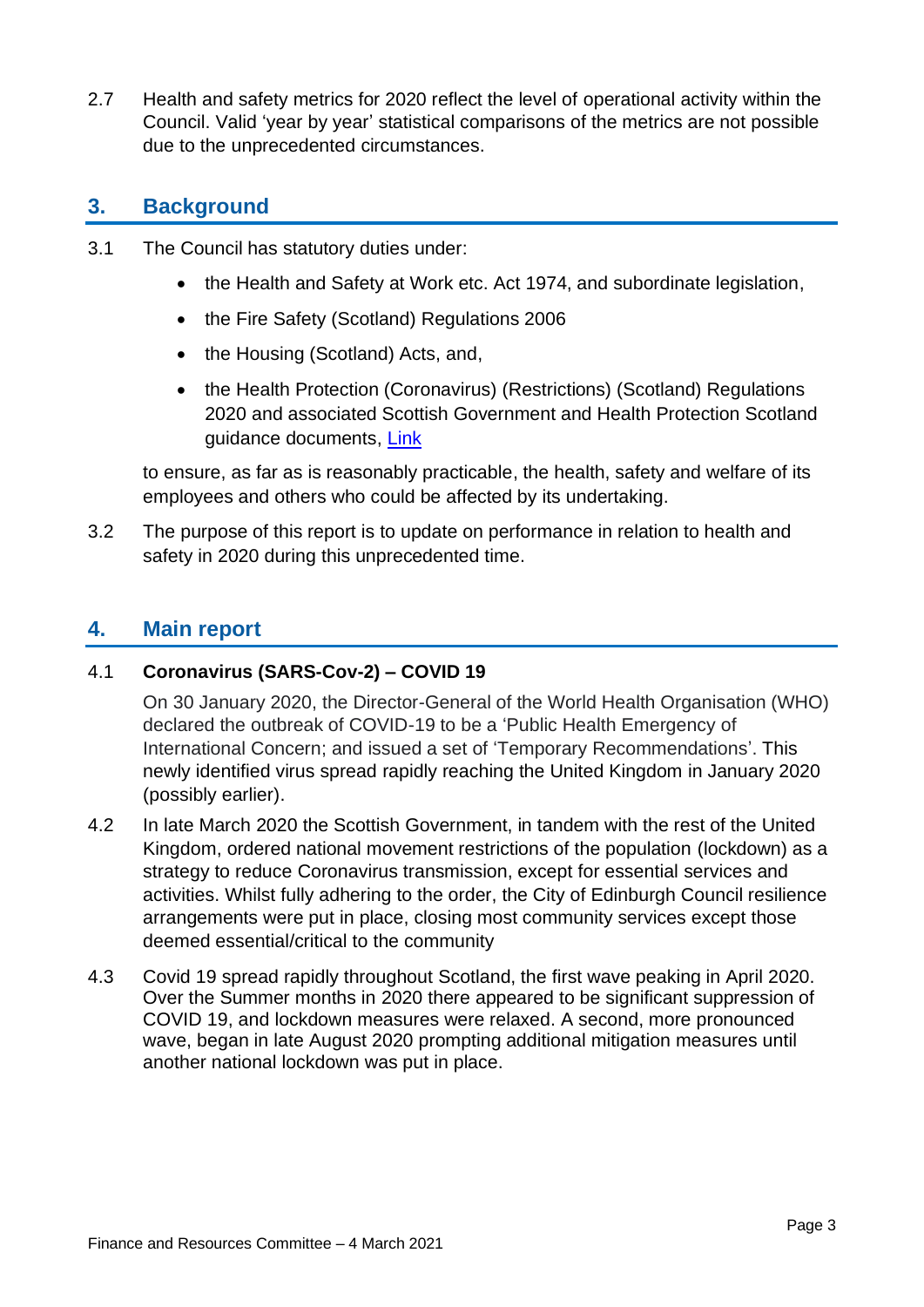4.4 COVID 19 transmission rates (R) increased in the 'first wave' and were supressed due to lockdown. Following several months of low transmission incidents, a second, more aggressive, second wave began mid-August 2020. During this second wave a newly mutational variant [VUI-202012/01], which increases transmissibility by approx., 70% was identified.



4.5 The virus affects all population groups, but principally the elderly and most vulnerable. One specific group – Black, Asian and minority ethnic citizens (BAME) have been particularly affected. The highest number of fatalities, however, in the early stages of the pandemic were elderly residents in residential care homes, despite the best efforts of staff employing COVID 19 infection control measures.

#### **Test and Protect**

- 4.6 Test and Protect is Scotland's way of putting into practice the test, trace, isolate, support strategy. It is designed to prevent the spread of coronavirus in the community by:
	- identifying cases of coronavirus through testing;
	- tracing the people who may have become infected by spending time in close contact with them; and,
	- supporting those close contacts to self-isolate, so that if they have the disease, they are less likely transmit it to others.
- 4.7 The most significant impact on Council services for supporting Test and Protect is within Communities and Families school settings which are considered complex environments. Essentially, schools assist with identifying 'close contacts<sup>1</sup>' and making contact with staff, parents, carers and others. The management of this has been particularly successful and of great assistance to NHS Scotland and Public Health Scotland.

**<sup>1</sup>** Somebody who has been near someone with coronavirus and could have been infected. Close contacts may have been near the infected person at some point in the 48 hours before their symptoms appeared, or at any time since symptoms appeared. Being near someone means: - Within 1 metre (around 3 feet) of them for any length of time (face-to-face contact) - Within 2 metres (around 6 feet) of them for 15 minutes or more the closer and longer the contact, the higher the risk.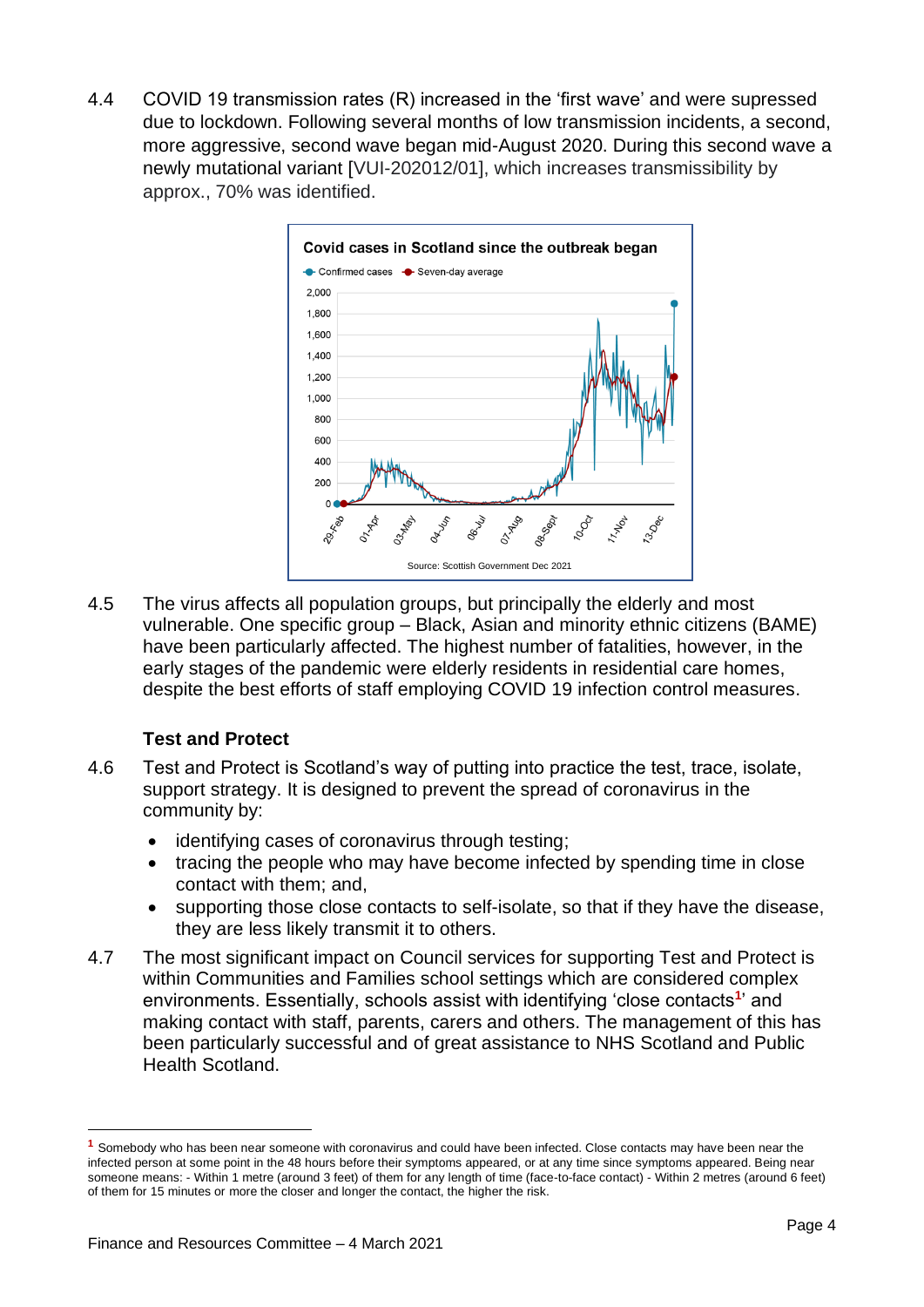4.8 Additionally, Environmental Health Officers were seconded to Public Health Scotland to assist in all sectors (including the City of Edinburgh Council) where clusters are identified and require investigation.

#### **Vaccine**

- 4.9 On 2 December 2020 the Pfizer-BioNTech vaccine was approved for use in the United Kingdom, followed on the 30 December by the Oxford-AstraZeneca vaccine.
	- *In Scotland (as at 18 Jan 2020), 224,840 people have received their first dose of the COVID-19 vaccination and 3,331 have received their second dose. This will be accelerated as systems are put in place and the vaccine becomes more available.*

#### **City of Edinburgh Council's COVID 19 Response and Performance**

- 4.10 As part of the Council's resilience arrangements, community resilience centres (to assist the most vulnerable in our communities), 'Hub' schools (for vulnerable children and children of key workers) and facilities for the homeless were opened. Key services such as residential care homes, care in the community, housing emergency repairs, road and recycling, etc. have continued to deliver services. Employees who could work at home did so and all non-critical services saw a move from workplace to home working.
- 4.11 The early challenge to most Council staffing groups was the correct application of and compliance with guidance issued by Health Protection Scotland (HPS). This, coupled with national supply issues with personal protective equipment, presented real difficulties. Continuing services had to immediately adapt to the new circumstances. New systems of work and risk assessments were put in place reflecting national advice. The outstanding and professional efforts of the City of Edinburgh Council procurement team ensured that throughout the pandemic the appropriate personal protective equipment was available at all times and delivered when required, an Internal Audit report - Procurement 2020 recently concluded.
- 4.12 **Edinburgh Health and Social Care Partnership** (EHSCP) services have continued throughout, delivering services to the most vulnerable in care homes, for the community in their own homes and for those shielding. The ATEK 24 service adapted to the new environment and maintained its position delivering essential goods and services to the communities.
- 4.13 **Communities and Families** services have continued throughout the pandemic. Social work teams and other community services have been working from the Council resilience centres for the benefit of the communities most vulnerable, with care and commitment. Schools, whilst closed during lockdowns, provided 'Hub' schools for vulnerable children and children of key workers. When directed to return to normal schooling, a strategy was employed that ensured both buildings were 'COVID 19 Secure', and effective safe systems to protect children and staff including a Schools Operational Risk Toolkit [SORT**<sup>2</sup>** ] were in place.

<sup>&</sup>lt;sup>2</sup> SORT: Schools Operational Risk Toolkit - a risk management control system that has seen the successful return of children to school and, when not at school, online learning.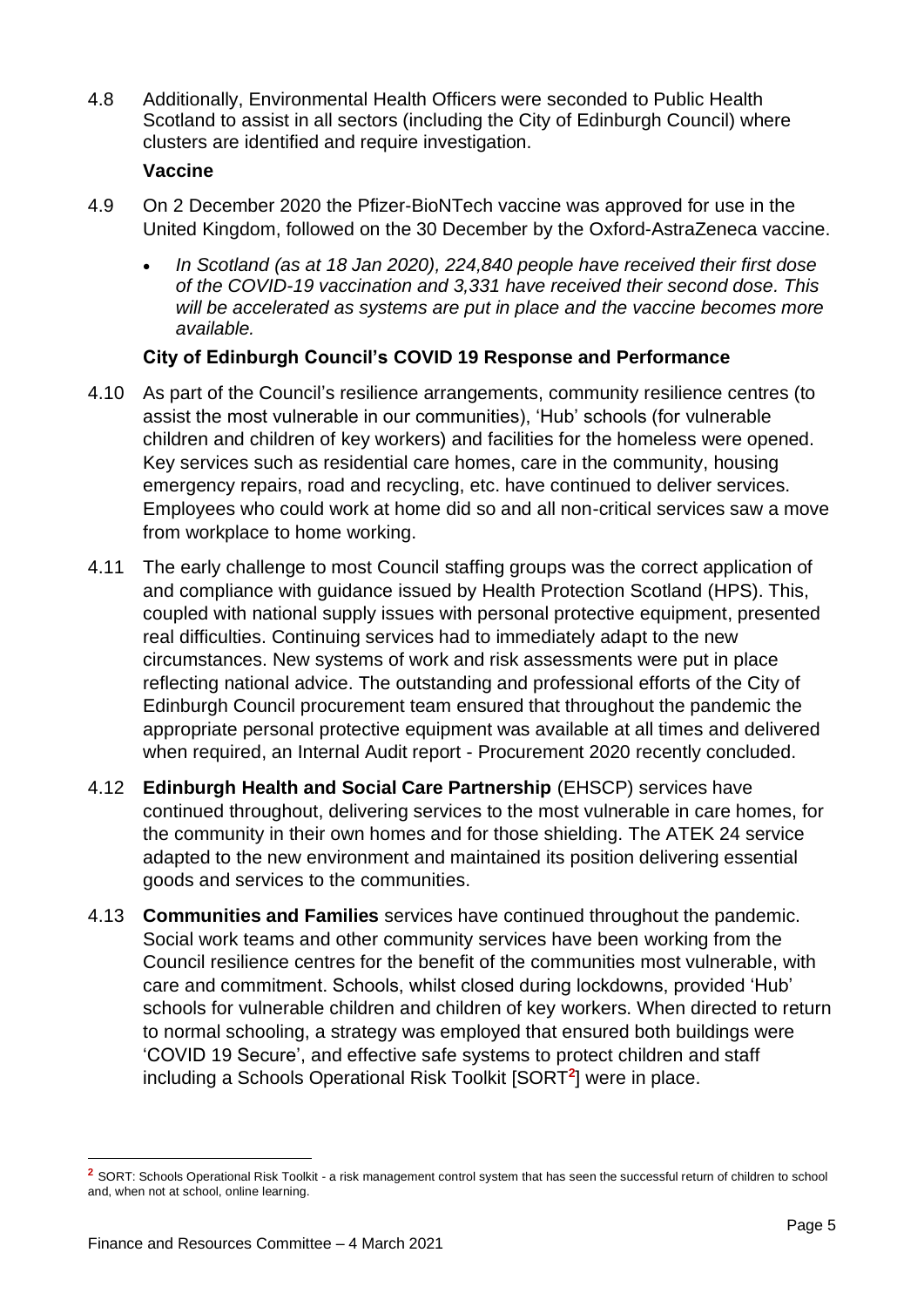Facilities for the community were opened (Libraries, etc.) after the first lockdown but have subsequently closed during the second lockdown.

- 4.14 **Resources Directorate and Chief Executive** services, which includes Property and Facilities Management, Legal and Risk, etc. have maintained their services, as appropriate, either from home or on site. The development and installation of new cleaning arrangements and techniques ('Fogging' etc.) has allowed all active services to function. Without the significant efforts of Property and Facilities Management staff, it is unlikely many of the Health Protection Scotland hygiene requirements during this pandemic would have been met.
- 4.15 'Triage', now a function of Resilience, is a system whereby essential services (including e.g. the opening of temporary polling stations) can apply to resume services following suitable and sufficient risk assessment and the implementation of strict infection control criteria. This system incorporates a unique partnership between Property and Facilities Management (Estates Optimisation Team and Facilities Managers), Corporate Health and Safety and Environmental Health Officers, ensuring fit for purpose work environments.
- 4.16 A 'Safe Working Practices' telephone helpline (24 hr) with email support was formed early in March 2020, comprising a partnership between Environmental Health Officers and Corporate Health and Safety advisers to address queries and concerns and to offer guidance and advice to all areas of the Council.
- 4.17 Support for all activities continued through the Council's business support teams working from home and Waverly Court.
- 4.18 Reacting very quickly to the announcement, in late June 2020 approval was given for the purchase of 20,000 'Snoods' for all employees when the Scottish Government introduced face coverings as a community hygiene control measure.
- 4.19 Employee guidance and advice was provided throughout by Human Resources, Wellbeing and all business streams including Finance and online training.
- 4.20 **Place Directorate** responded immediately to the new conditions by ensuring the huge portfolio of tenanted properties were protected for emergency repairs, etc. developing new systems of work and assessments for all their activity. Recycling and domestic waste services continued throughout, with an offering equal to pre COVID 19, which was a huge assurance to the community. Parks and Greenspaces adapted to meet the challenges the green estate requires, particularly important for the community when so many formal leisure activities were restricted.
- 4.21 Mortuary and Cemetery services prepared early for the pandemic by installing facilities to handle the numbers of the community who succumbed to COVID 19.
- 4.22 Recently, relevant Community Centres were expected to reopen under the control of Management Committees. Both Property and Facilities Management and Corporate Health and Safety (designing a bespoke health and safety manual) have engaged and will further support, as required.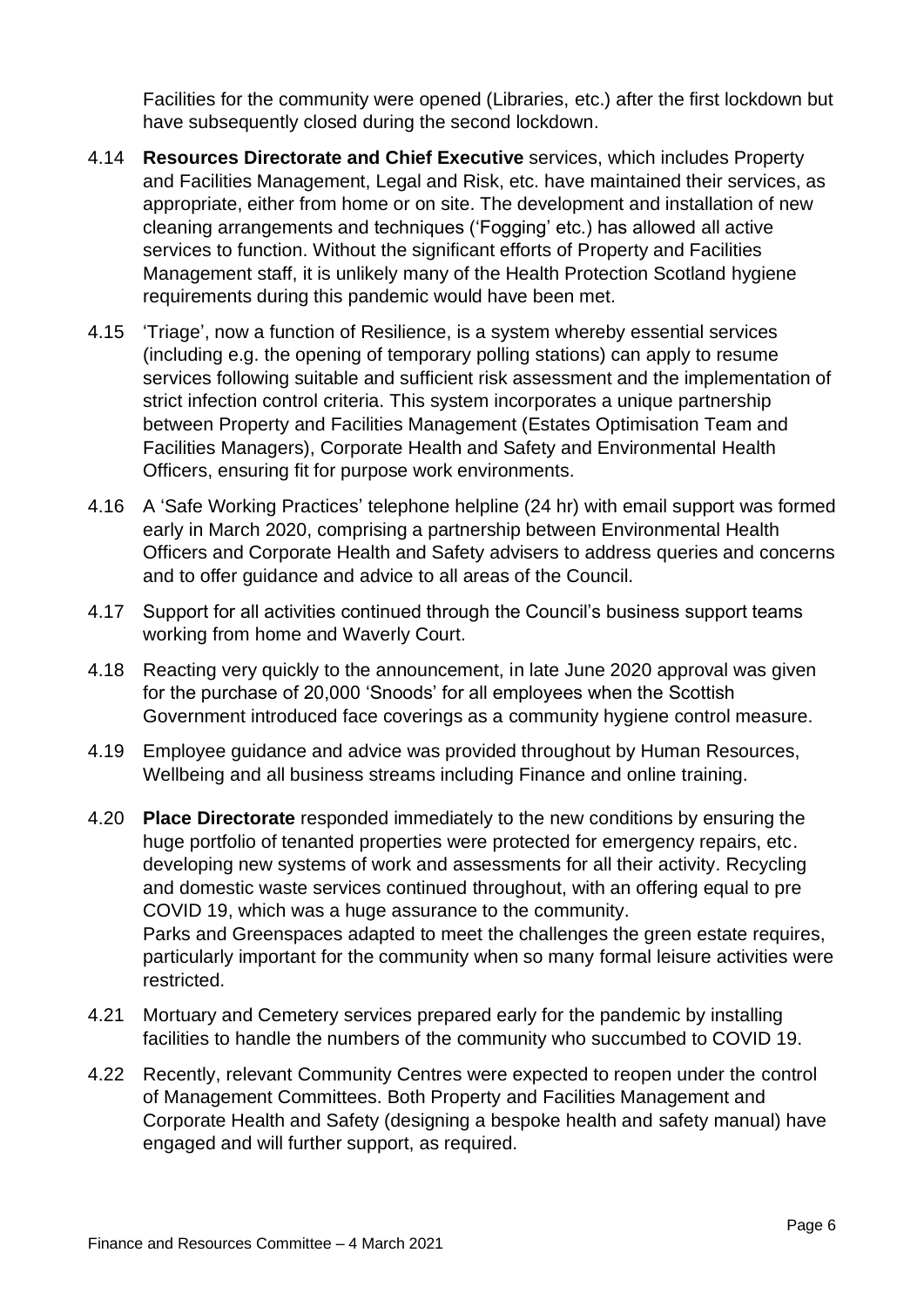- 4.23 **Employees** of the Council have largely adapted well from those on the first line delivering face to face services to those who work at home. Many issues have been raised, particularly mental health and wellbeing during this year that have challenged staff. Council wellbeing and counselling services have been available throughout and strategies have been developed to support those working at home, those returning to work from shielding and support with mental health issues, to name a few.
- 4.24 The use of new technology, i.e. MS Teams etc. has kept colleagues/teams in touch and may prove useful in the future when considering return to offices and other adaption and renewal plans.
- 4.25 The **recognised Trade Unions** have supported their members and the Council in difficult circumstances and environments. Their significant contributions to Council services should be acknowledged for the collegiate and solution focussed approach that they have adopted.
- 4.26 **Leadership** at all levels within the Council from the Corporate Leadership Team to first line supervisors have responded with care and commitment ensuring what needs to be done is completed appropriately and future actions and plans reflect our current ability to respond.
- 4.27 As the Council engages with the impact of the second, more infectious, spike in the virus, it continues to fully comply with Scottish Government advice to ensure consistency and the safest possible environment. As the vaccine is distributed throughout the community there will be, most likely, an easing of the restrictions for economic and societal purposes. This may still be weeks or months away, but it is the Health and Safety Senior Manager's professional opinion that whatever arises, the City of Edinburgh Council is fit for purpose and will protect its community as it has done over the past year.

#### **Council Health and Safety Policy Development**

- 4.28 The Council Health and Safety Policy and the Council Health and Safety Strategy & Plan (2020 – 2022) were approved by the Policy and Sustainability Committee on 1 December 2020, alongside the Smoke Free Policy. These policies have been uploaded to the Orb and communicated to all staff. Three remaining Policies due for review (Water Safety, Fire Safety and Asbestos – see below) are currently in draft following the receipt of the Internal Audit on Life [Safety](https://democracy.edinburgh.gov.uk/documents/s28431/8.1%20-%20Final%20IA%20reports%20supporting%20the%202019-20%20Opinion.pdf) reported to Governance, Risk and Best Value Committee in November 2020.
- 4.29 The Council Health and Safety Policy: The new Council Health and Safety Policy sets out a commitment to protecting the health, safety and welfare of employees and those persons who engage, interact with, or may be affected by Council services and/or property. Ensuring health and safety is the starting point to delivering a thriving, sustainable capital city. It recognises, and gives greater clarity to, the current health and safety governance and assurance arrangements within the Council and captures recommended actions stemming from the comprehensive external 'Life Safety' audit carried out in 2020 as part of the 19/20 Internal Audit plan.
- 4.30 **Council Health and Safety Strategy and Plan (2020 – 2022)**: The Council has made positive progress with Health and Safety over the last few years, with a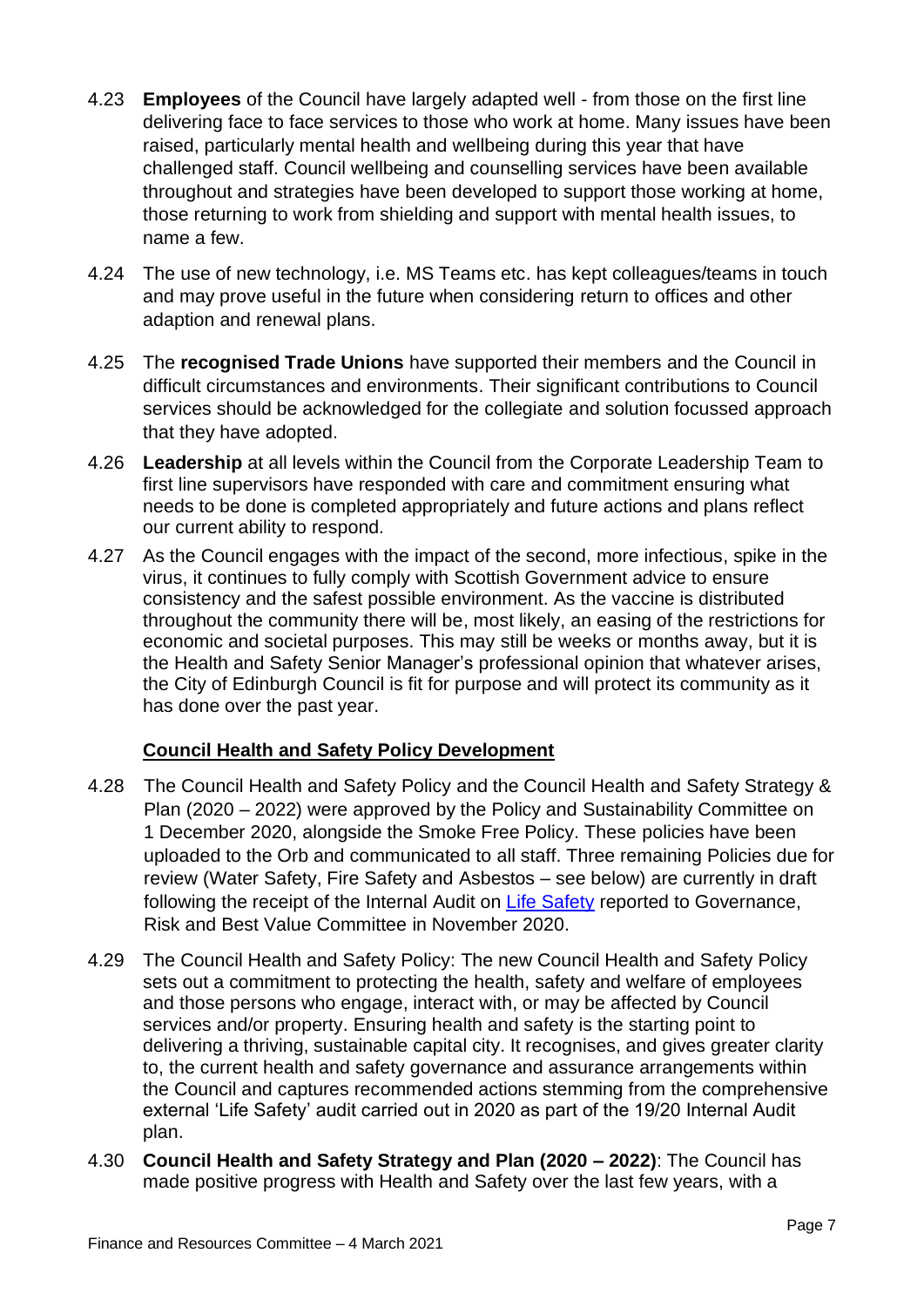significant reduction in RIDDORs having been achieved. The unprecedented challenges from COVID 19 to our communities and Council services has led to all Directorates having to adapt and renew – creating new ways to deliver services efficiently in this current, high risk, environment. The focus of the new Health and Safety Strategy and Plan is both proportionate and realistic – it seeks to consolidate and re-align the current Corporate Health and Safety arrangements to reflect and support the challenges within the Council going forward, whilst maintaining the existing statutory health and safety offering.

- 4.31 **Council Smoke Free Policy**: This revised policy reconfirms the position of the City of Edinburgh Council with regards smoke free workplaces but also inserts updated guidance and resources for those employees who may be seeking to stop smoking.
- 4.32 **Council Fire Safety Policy (Draft):** This policy was delayed in develop awaiting the results of the Scottish Government's Phase 1 Response to the Grenfell Tower Fire and the Chief Internal Auditor's – Life Audit, featuring a range of audit subjects, including Fire Safety. Both documents will significantly influence the new Fire Safety Policy and will generate a more robust fire management system within the Council and its services. In tandem with this there will be a Council Fire Safety Strategy ensuring the lessons from the tragedy of Grenfell Tower and the Internal audit are appropriately captured operationally. This policy will be brought for approval by June 2021.
- 4.33 **Council Asbestos Policy:** The policy review will be complete by June 2021.
- 4.34 **Council Water Safety Policy:** The policy revision will be complete by June 2021.

#### **Health and Safety Strategy and Plans**

#### 4.35 **Health and Safety Strategy and Plan 2018 - 20**

The Health and Safety Strategy and Plan 2018, approved by the Finance and Resources Committee (27 March 2018) proposed six key aims supported by a route map of objectives;

1. Promote a proportionate approach to risk management, ensuring health and safety risks across all our services are identified, evaluated and adequately controlled. We will also comply with our legal obligations.

[*Explanatory note: This is now embedded within the Council and was embraced for the COVID 19 response. This would now be considered 'normal business' protocols. IJB – further development and implementation of joint CEC/NHS procedures delayed due to COVID 19 – Council & Partnership advised to restart objective, Feb 2021*].

2. Provide clarity on health and safety roles and responsibilities so that our people know what's expected from them and what they can expect from others, and lead by example.

[*Explanatory note: This has been captured in the newly designed Council Health and Safety Policy, giving greater detail to the structure to principal and general roles, including Elected Members. Other policies, in draft, follow the same design criteria.]*

3. Support our people to ensure they are competent and have the necessary skills to do their job in a safe and healthy way.

[*Explanatory Note: Formal training needs matrices are under construction (delayed due to resource deficits in Corporate Health and Safety). These are at an advanced stage and will be completed when the Council returns to general normal working. Health and Safety Metrics show current training uptake in this restricted environment].*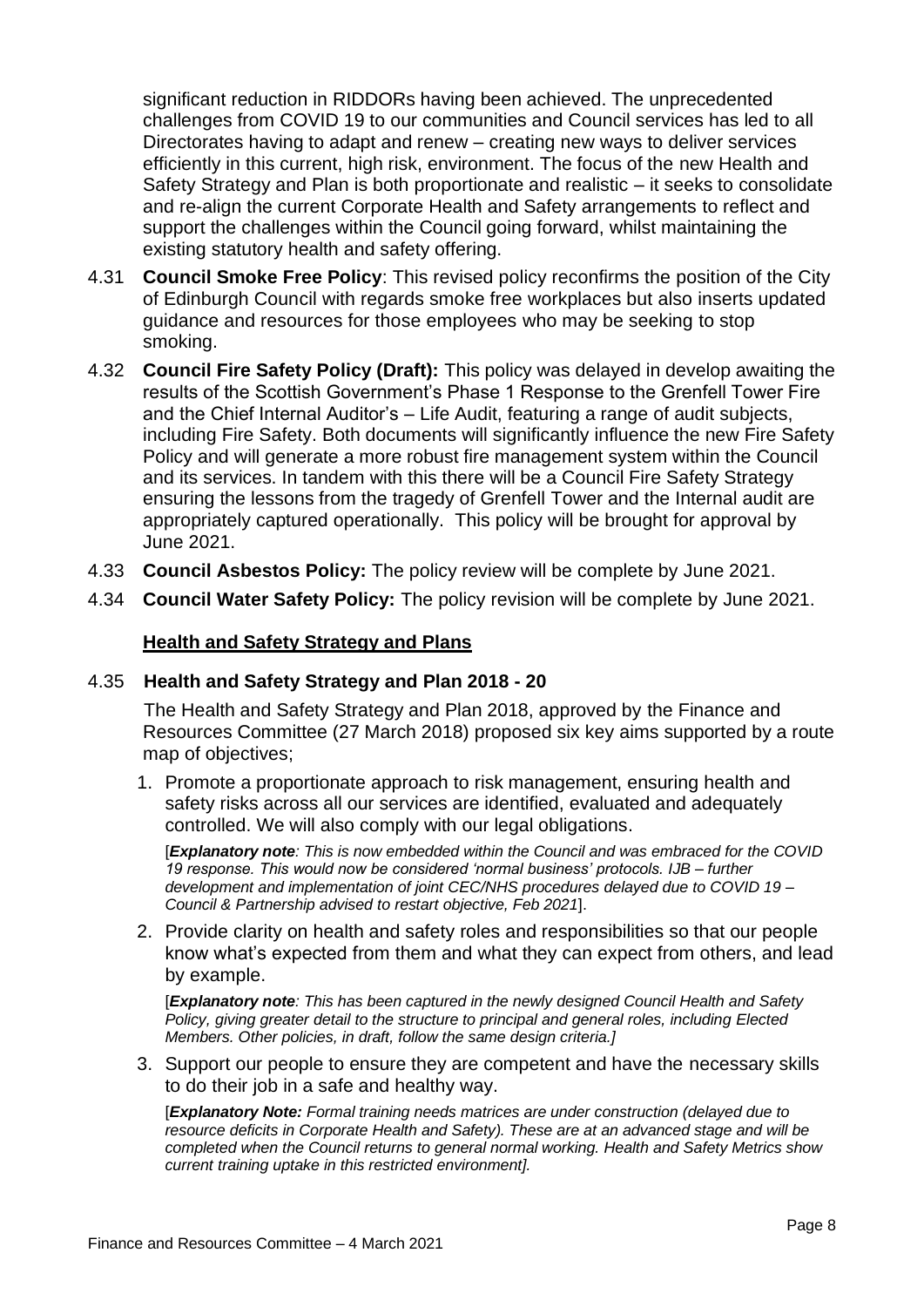4. Engage with our people, colleagues, partners, contractors and Trade Unions to work collaboratively, ensuring that health and safety risks are managed.

[*Explanatory Note: We have worked collaboratively with Trade Union colleagues to address any issues raised and to identify and discuss any further concerns. This collaborative approach has been very useful during the pandemic, with regular (often weekly) meetings.].*

5. Provide the framework for setting the risk appetite and key performance indicators and measuring health and safety performance. We will also benchmark with other organisations and against industry standards.

[*Explanatory Note: Work is currently underway by the Audit and Risk Senior Manager in relation to the Risk Appetite statement agreed by Policy and Sustainability Committee in October 2020. Health and Safety is a key strategic risk within the overall risk appetite strategy. Previously used, industry standard, key performance metrics indicate compare year by year progress except for the year 2020). The new Health and Safety Strategy and Plan 2020 – 2022 supports benchmarking and indicates a practical methodology to achieve this. SHE Assure (adverse event reporting system) contract extended].*

6. Ensure the effectiveness of health and safety governance, assurance and oversight across the Council by robust design, including reporting arrangements.

[*Explanatory note: Council health and safety governance and assurance arrangements contributed significantly in the recently redesigned Council Health and Safety Policy 2020 – 23. Greater detail and explanation of the model and how employee population work groups interact to ensure a robust system is now in place].* 

4.36 Considerable progress over all fields has been achieved allowing the setting of the newly approved Council Health and Safety Strategy 2020 – 22. The above items can now be considered 'normal business' and therefore discharged and/or further progressed and enhanced as part of the Council Health and Safety Strategy and Plan 2020 - 23.

#### **The Council Health and Safety Strategy and Plan 2020 - 22**

4.37 The Council Health and Safety Strategy and Plan 2020 – 22 was approved by the Finances and Resources Committee on 3 December 2020. The strategy, comprising three wholly practical and operationally valuable aims, was designed to be achievable within the constraints of the current pandemic and Corporate Health and Safety resources – essentially, proportionate to our current environment:

#### **1. Consolidation, Adaption and Renewal;**

- delivery of an appropriately resourced CHS team;
- restructure of CHS, adapting to the current COVID 19 environment;
- internal development and succession planning within CHS;
- greater communication and collegiate working between CHS and directorates/divisions and trade union safety representatives;
- working with directorates/service areas to ensure that the Council's policies, procedures and activities remain fit for purpose; and,
- fully operable, supportive, governance and assurance.

#### **2. Leading, Comparing and Learning;**

- Subject to buy-in from other authorities, the formation of a Scottish Councils' Health and Safety Forum (or other like body), led by this Council initially;
- the establishment of consistent reporting data set and definitions (ensuring that each Council reports adverse events and other data sets similarly);
- consulting on consistent approaches to health and safety issues throughout Scotland;
- using Scottish Council's data to compare performance with this Council; and,
- introducing, identified best practices to directorates/service areas.

#### **3. Embracing New Technologies and Information Systems**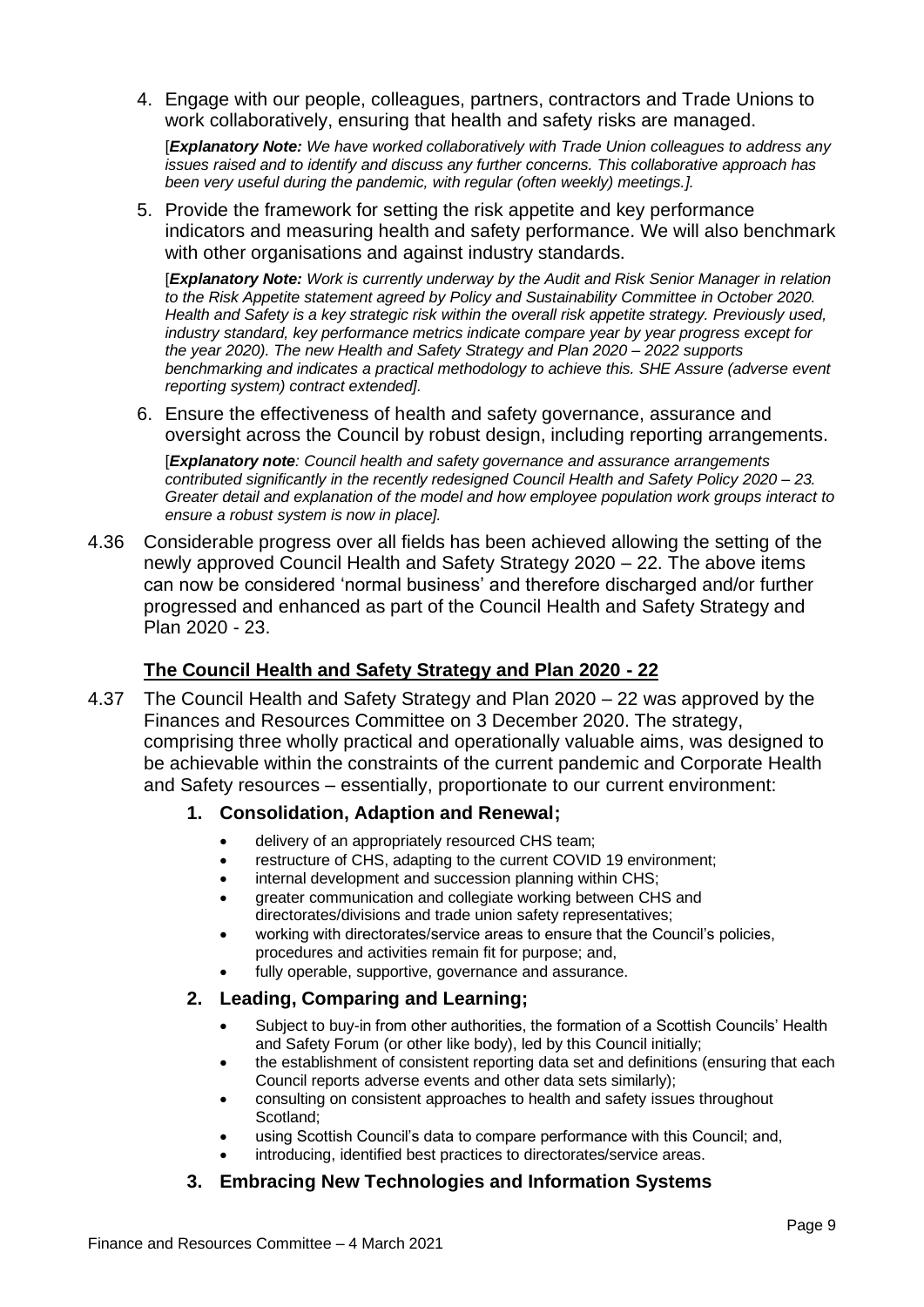- any areas of health and safety in the workplace could benefit from deploying new technologies. Areas such as communications with employees who work in isolation (lone working) access to onsite best practice information and guidance when needed, immediate reporting of accidents, production of suitable and sufficient risk assessment, etc. could have a profound effect on how the Council operates services.
- 4.38 The setting of these aims should have a positive effect upon the Council. They are designed to ensure the Council is a learning organisation, a leader sharing new ideas and information with our partner Councils.

#### **Council 2020 Health and Safety Metrics**

- 4.39 Due to the series of COVID 19 restrictions (Scottish Government; '*anyone who is*  able to work *from* home*, must do so'* national strategy) no meaningful comparative analysis between annual data sets is statistically possible.
- 4.40 2019 Statistics are supplied to show the approximate expected data over a 'normal' year. The Council utilises the 'SHE Assure' incident reporting system and other internal record management systems to provide this data.

| <b>Health and Safety</b><br><b>Adverse Event Metrics</b>   | Full Year<br>2019 | Full Year<br>2020 | Comment                                                                                                 |  |  |
|------------------------------------------------------------|-------------------|-------------------|---------------------------------------------------------------------------------------------------------|--|--|
| <b>RIDDOR</b> events                                       | 44                | 41                | Reports made directly to the Health and<br>Safety Executive.                                            |  |  |
| <b>Employee injuries</b>                                   | 1483              | $1469*$           | *Includes employee COVID 19 submissions.                                                                |  |  |
| Dangerous occurrences<br>(near miss)                       | 1488              | 1555              | Despite the reduction in Council services<br>2020 saw an increase in near miss events.                  |  |  |
| <b>Employee events</b><br>involving<br>violence/aggression | 1584              | 1244              | Community & Families record the majority of<br>violent events ranging from verbal to<br>physical abuse. |  |  |
| <b>COVID 19 SHE Assure Reports 2020</b>                    |                   |                   |                                                                                                         |  |  |
| <b>Community and Families</b>                              |                   | 456**             | **includes 290 pupils                                                                                   |  |  |
| Place                                                      |                   | 9                 |                                                                                                         |  |  |
| Health and Social Care Partnership                         |                   | 125***            | *** includes 34 service users                                                                           |  |  |
| Resources & CF                                             |                   | 1                 |                                                                                                         |  |  |
|                                                            |                   |                   |                                                                                                         |  |  |
| <b>Notified Liability</b>                                  | Full Year         | <b>Full Year</b>  | Comment                                                                                                 |  |  |

| <b>Notified Liability</b> | <b>Full Year</b>      | Full Year             | Comment                                                                                                                                                     |
|---------------------------|-----------------------|-----------------------|-------------------------------------------------------------------------------------------------------------------------------------------------------------|
| <b>Claims</b>             | 2019                  | 2020                  |                                                                                                                                                             |
| Damage<br>Injury<br>Total | 347<br>278(38)<br>625 | 462<br>184(25)<br>646 | This is the total of all notified claims against<br>the council for periods 2019 & 2020.<br>Employee injury claims for the periods are<br>indicated in red. |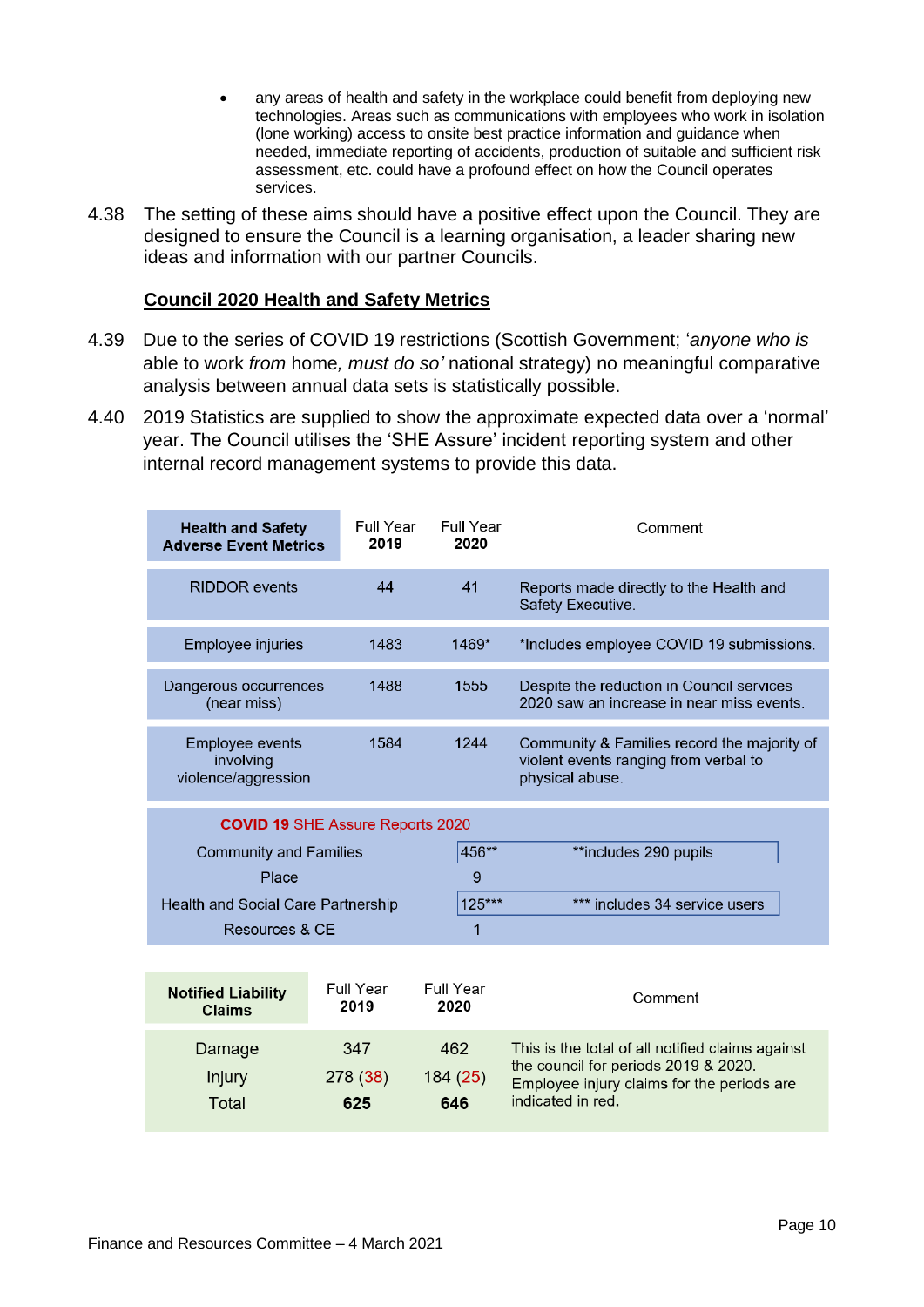|                         | <b>Health and Safety</b><br><b>Training Metrics</b> | Full Year<br>2019 | Full Year<br>2020 | Comment                                                                             |
|-------------------------|-----------------------------------------------------|-------------------|-------------------|-------------------------------------------------------------------------------------|
|                         | <b>CHS</b> courses delivered                        | 391               | 39                | Face to face training was suspended early<br>March 2020.                            |
|                         | Employee attendance                                 | 3371              | 225               |                                                                                     |
| <b>CEC</b> il<br>online | Unique access<br>Successful completion              | 5374<br>4081      | 12844<br>9699     | There has been a significant uptake of<br>online health and safety courses in 2020. |

| <b>Health &amp; Safety</b><br><b>Audit Metrics</b> | <b>Full Year</b><br>2019 | Full Year<br>2020 | Comment                                                                                                                                                                                                                                                                                                                                                                                                                                                                                                                                                                                                                                                               |
|----------------------------------------------------|--------------------------|-------------------|-----------------------------------------------------------------------------------------------------------------------------------------------------------------------------------------------------------------------------------------------------------------------------------------------------------------------------------------------------------------------------------------------------------------------------------------------------------------------------------------------------------------------------------------------------------------------------------------------------------------------------------------------------------------------|
| Corporate Health<br>and Safety                     | 48                       | 4<br>9            | <b>Health and Safety Performance Audits</b><br>Due to COVID19, all CEC 'face to face' second<br>line performance audits were suspended, 16<br>March 2020. Notwithstanding, CHS undertook a<br>series of telephone audits (similar to the HSE<br>strategy) in schools to verify the C & F 'COVID<br>Secure' approach to schools.                                                                                                                                                                                                                                                                                                                                       |
| Building 'triage'<br>operations                    | <b>NA</b>                | $56*$             | 'Triage' safe building strategy (managed by the<br>Resilience function): CHS in association with<br>Property & FM and Environmental Health Officers<br>conducted 56 physical inspections of properties<br>(including Waverly Court and City Chambers) -<br>examining/determining the safe maximum<br>capacities and bespoke mitigation actions<br>required, as per HPS guidance.<br>Ward 14 - Craigentinny/Duddingston by-election:<br>The above 'triage' data includes 'COVID Secure'<br>inspections/recommendations in 10 polling<br>stations.<br>*Corporate Health and Safety have made random<br>follow up visits to these and other sites as normal<br>business. |
| <b>Special Interventions</b>                       | N/A                      | $\overline{2}$    | Full health and safety, infection control and fire<br>inspections were conducted for homeless<br>accommodation:<br>• Old Waverly Hotel, Princes Street, Edinburgh<br>• Haymarket Hub Hotel, Clifton Terrace,<br>Edinburgh.                                                                                                                                                                                                                                                                                                                                                                                                                                            |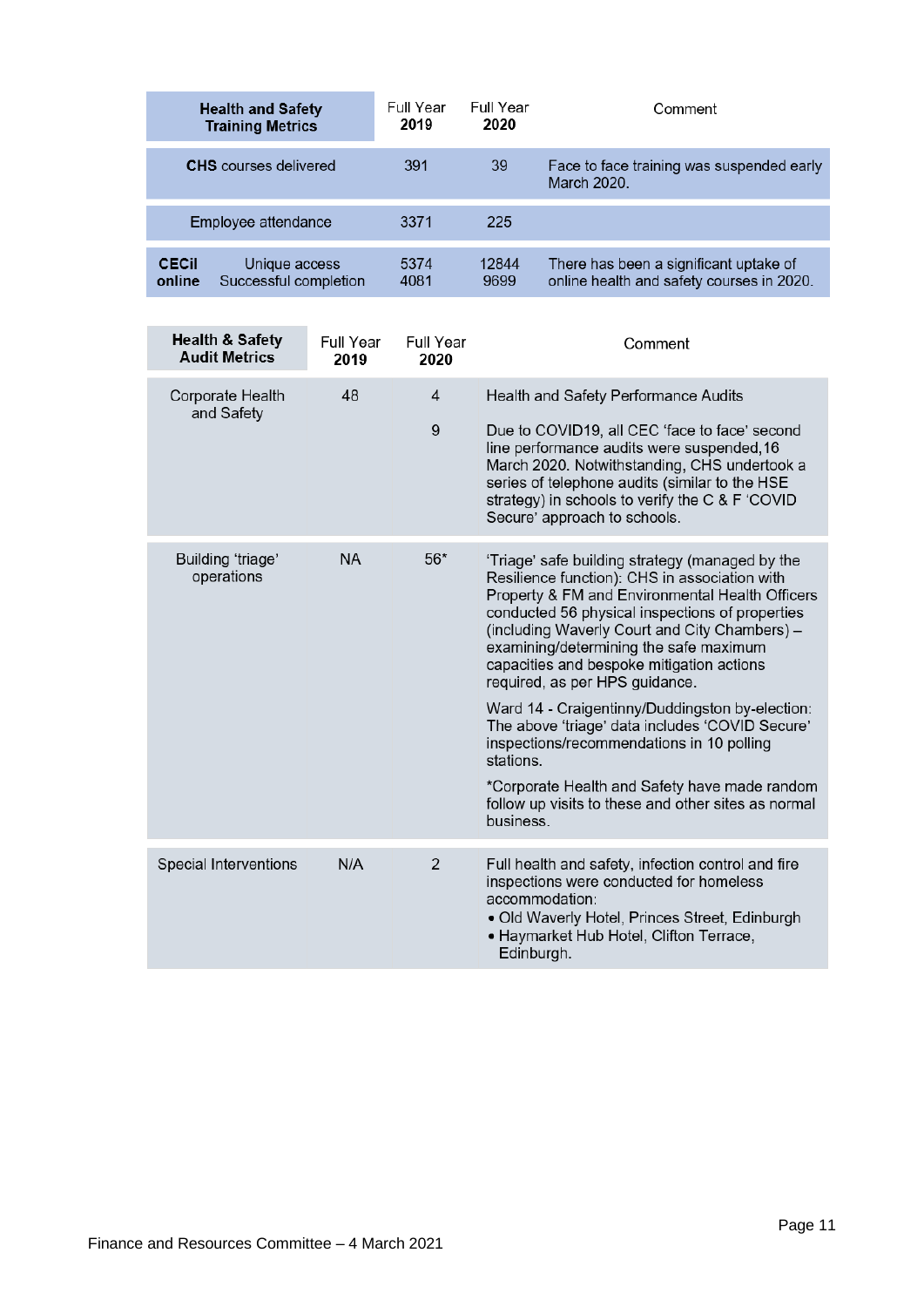| <b>Fire Safety Metrics</b>                                                     | <b>Full Year</b><br>2019 | <b>Full Year</b><br>2020            | Comment                                                                                                                                                                                                                    |
|--------------------------------------------------------------------------------|--------------------------|-------------------------------------|----------------------------------------------------------------------------------------------------------------------------------------------------------------------------------------------------------------------------|
| Total number of fires                                                          | 33                       | 15                                  | Main sources of ignition: Wilful fire raising<br>and electrical.                                                                                                                                                           |
| <b>Scottish Fire and Rescue</b><br>Service audits                              | 33                       | 15                                  | Thematic issues from SFRS audits: fire<br>stopping, UFAS arrangements, evacuation<br>procedures, fire risk assessments,<br>condition of fire doors, information,<br>instruction and training.                              |
| <b>Unwanted Fire Alarm Signals</b><br>Stage 1<br>Stage 2<br>Stage 3<br>Stage 4 | 203<br>1<br>0            | 224<br>9<br>$\Omega$<br>$\mathbf 0$ | The various stages indicate action<br>engagement levels (Level 4 being the most<br>serious) by the Scottish Fire and Rescue<br>Service. The greater number for 2020 may<br>indicate maintenance issues during<br>lockdown. |

4.41 Training (face to face) also continued for essential operational activity (working at heights etc.) and clinical purposes (use of hoists in care homes, medicine/drug dispensing, etc.). These training events were fully risk assessed and mitigation controls indicated in HPS guidance were strictly enforced.

#### **Leadership and Accountability**

#### 4.42 **Corporate Health and Safety staffing**.

An interim Health and Safety Senior Manager was appointed on 27 January 2020. In addition, the Council's Corporate Health and Safety team has successfully recruited two new advisers (a former HSE Inspector and the Senior HS Manager from a local University). Unfortunately, a Senior Health and Safety Advisor (Training) left the team recently.

4.43 The recruitment of a permanent Health and Safety Senior Manager is underway, and a new manager is expected to be in post in Spring 2021. The new Health and Safety Strategy and Plan 2020 - 2022 features consolidation as an aim and the new Senior Manager will be supported to recruit a further 3 members of staff to bring the team back up to full strength (11.5 FTE).

#### **Competence**

4.44 Due to COVID 19 all scheduled face to face training was suspended (see 4.24 health and safety training metrics). Progress was being made by the Senior Health and Safety Adviser (Training) to complete a full organisational training needs analysis (role) for health and safety – in association with service areas. However, in the face of the pandemic the Senior Health and Safety Adviser resource was deployed to address 'COVID 19 Secure' issues and the analysis was temporarily suspended. This will restart as face to face training is re-introduced or resource becomes available. During this period there has been heavy reliance on online learning (CECil, see 4.24 above).

#### **Engagement and Collaboration**

4.45 Corporate Health and Safety, together with the Head of Legal and Risk, Head of Human Resources and the Executive Director of Resources have been meeting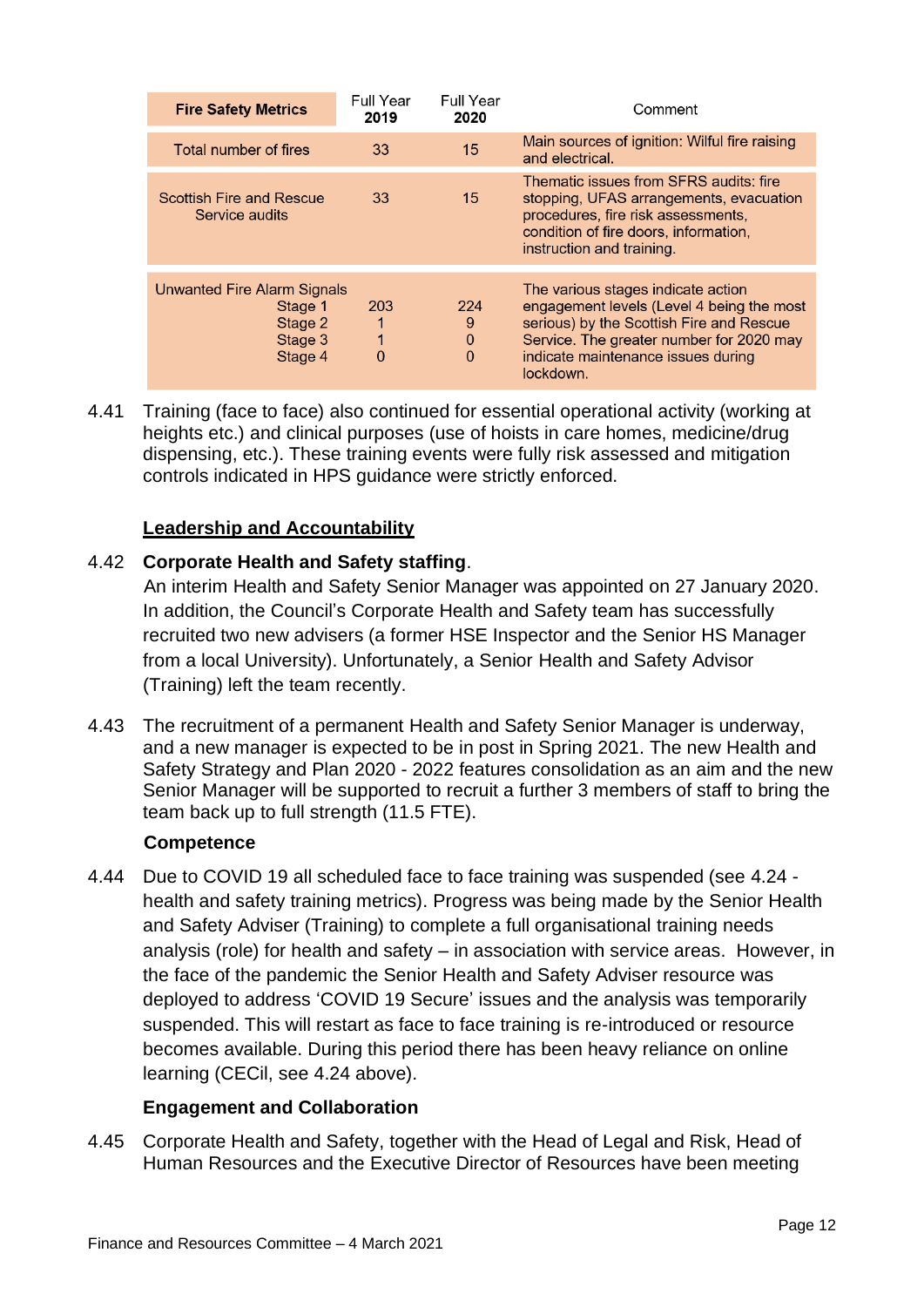with recognised trade Unions<sup>3</sup> on a weekly basis (reduced to fortnightly in December 2020). These meetings, were primarily set up to discuss Personal Protective Equipment supply issues, quickly developed in scope to raise operational issues important to trade union colleagues. This collegiate approach has been particularly useful in identifying COVID 19 issues in the first line and resolving them quickly and collaboratively.

#### **Governance and Assurance**

- 4.46 The health and safety audit programme was suspended in March 2020 due to lock down restrictions. Notwithstanding this, Corporate Health and Safety redesigned existing self-audit tools to include a 'COVID Secure' Field.
- 4.47 Additionally, from the beginning of lockdown Corporate Health and Safety, in partnership with Regulatory Services (Environmental Health), initiated a bespoke inspection and guidance provision for services essential to the community, i.e. community resilience centres, hub schools, certain health and social care activities, as well as telephone and email access to guidance. This formally developed into a 'Safe Working Practices Helpline' operating 24/7 to ensure that information was being consistently applied and updated throughout the Council.
- 4.48 This assurance provision was further developed by Property and Facilities Management, alongside Corporate Health and Safety and Environmental Health Officers, to provide a formal 'Triage' provision for services wishing to return or expand. The initiation of the Adaptation and Renewal programme and oversight of 'Triage' came within the scope of the Service Operations Officer Working Group and was then delegated to the resilience team within Strategy and Communications. The system now accepts applications for service restart following 'Triage' and is signed off/approved by the Council Incident Management Team.
- 4.49 Third Line audit/assurance continues through Internal Audit which has been focussed, among other things, on the performance of elements of COVID 19 compliance with HPS standards/guides. This has proved particularly valuable in assessing the Council's overall approach to this pandemic.

#### **Enforcing Authority Engagement**

- 4.50 Two Health and Safety Executive (HSE) Notices of contravention were issued in 2020:
	- Asbestos matters in relation to the inspection of a primary school;
	- Asbestos issue regarding common areas in domestic property.
- 4.51 Both Property and Facilities Management and Place Management have responded appropriately to these notices and the HSE will respond in due course.
- 4.52 The HSE also contacted Corporate Health and Safety after receiving a complaint from a member of the public regarding Lauriston Castle, 2 Cramond Road South,

**<sup>3</sup>** Unite the Union, Educational Institute for Scotland and UNISON.